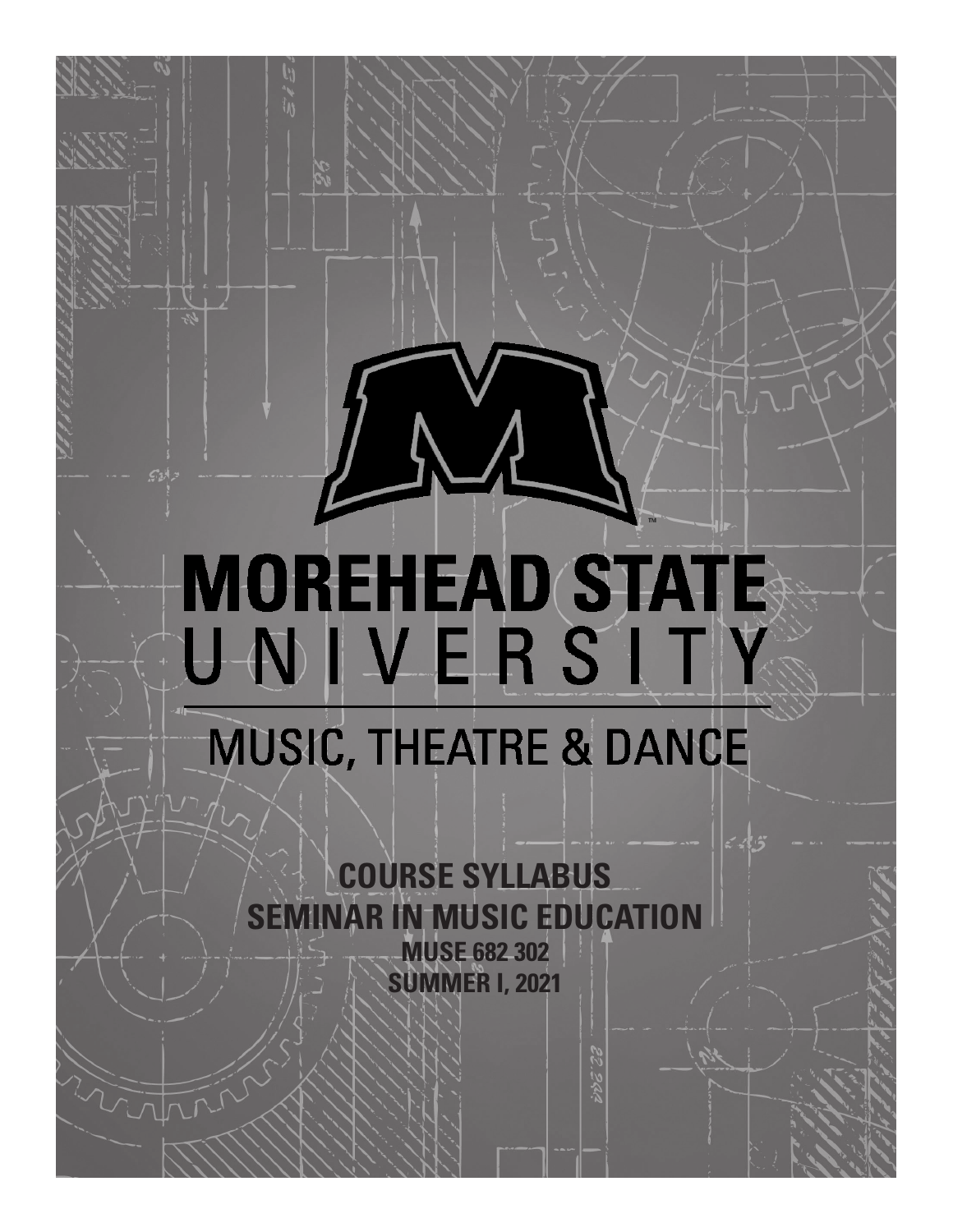

#### **SEMINAR IN MUSIC EDUCATION**

MUSE 682 302 (3 credit hours) Summer I, 2021—June 7 through July 2

**Instructor:** Dr. DuWayne Dale, dcdale@moreheadstate.edu Director of Bands / Assistant Professor of Music 114 Baird Music Hall, Phone 606 783-2485

**Office Hours:** Not applicable, available by email and will respond within 24 hours

**Class Meeting Time:** Not applicable, course is online

**Catalog Description:** An in-depth study of current trends and/or timely topics in music education. Topic areas (selected to address the needs of the students, to adapt to the expertise of the instructor, and to identify and address current education issues) may vary and can include (but are not limited to): history of music education, foundations of music education, purpose and function of music in American musical education, application of psychology to music teaching, measurement and evaluation of musical behaviors, curriculum, research in music education, and future directions and trends in music teacher education.

#### **Required Text:** None, supplemental materials may be provided

**Specialty Professional Organization (SPA):** National Association of Schools of Music (NASM)

#### *"Community Engagement: A Light to and from the Mountains"*

*The Professional Education Unit at Morehead State University delivers rigorous, high quality programs that prepare professionals informed by best national and international scholarship, plus research, literature, and experiences specific to Appalachia-preparing professionals to improve the schools, quality of life, and the communities in which they live and serve. This statement is not only the strategic mission for the College, but it also incorporates the conceptual framework that guides all our activities.*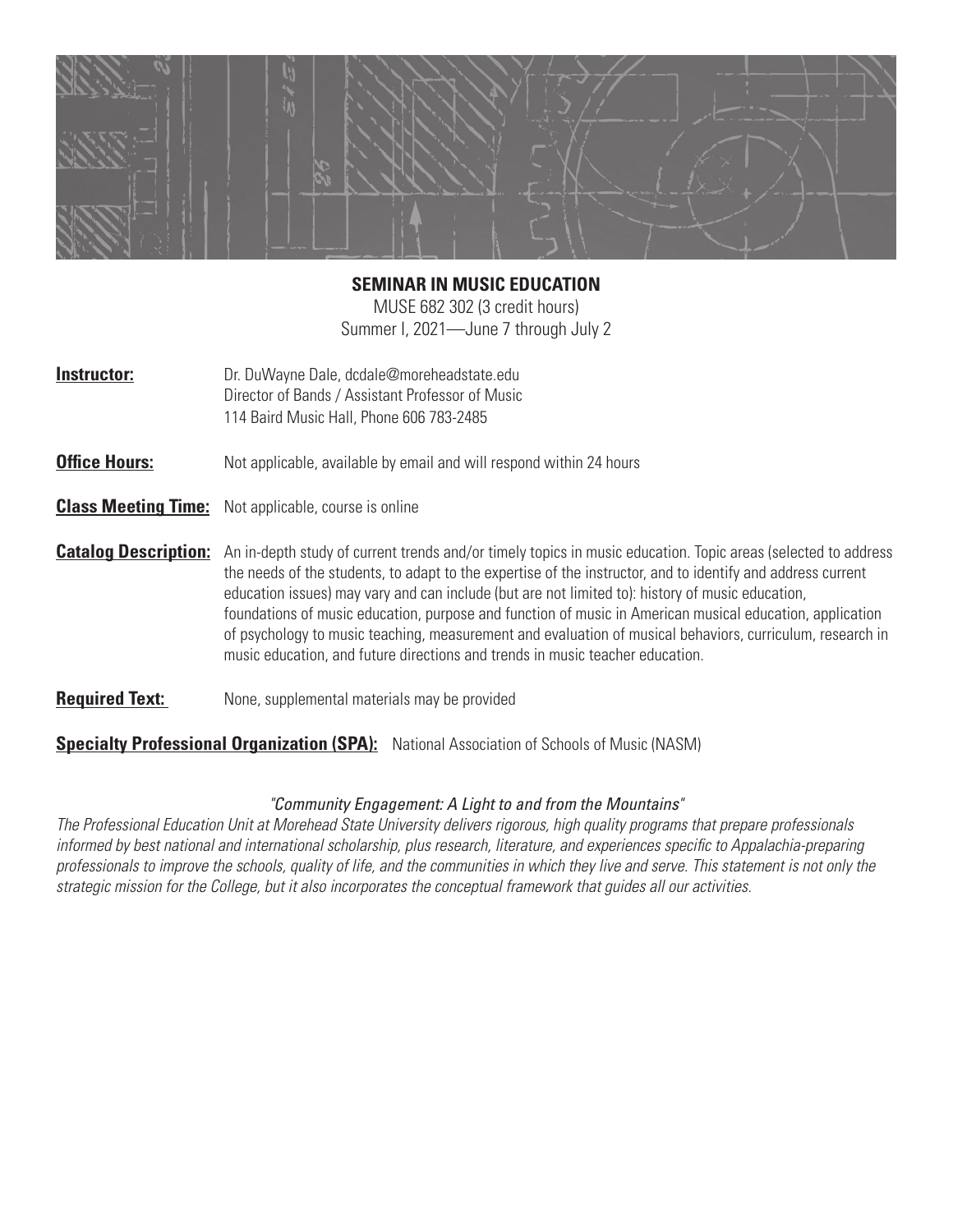

#### **Conceptual Framework Outcomes (CFOs):**

The Unit and the faculty within individual programs assess the degree to which its graduates:

- 1) Master the content knowledge, professional and the twenty-first century skills need to make an optimal contribution to "whole" student learning in education settings.
- 2) Are competent in the collection and use of data to inform decision-making and to demonstrate accountability for student learning.
- 3) Demonstrate professional dispositions.
- 4) Are culturally competent and understand the regions from which they have come utilizing knowledge and experiences to effectively "bridge the gaps" (economic, achievement, and geographic) ensuring optimal learning for all students.
- 5) Engage in authentic field experiences in collaboration with committed school-based partners and are empowered to improve the quality of education throughout this region and beyond.

#### **Student Learning Outcomes (SLOs):**

Student learner outcomes will be demonstrated through project-based assignments. As a result of instruction and course assignments, students will be able to:

- 1) Develop a greater understanding/competency in relevant topic of their choosing.
- 2) Review and report current research or other academic literature related to their chosen topic
- 3) Develop a strategic implementation plan to implement strategies in their teaching practices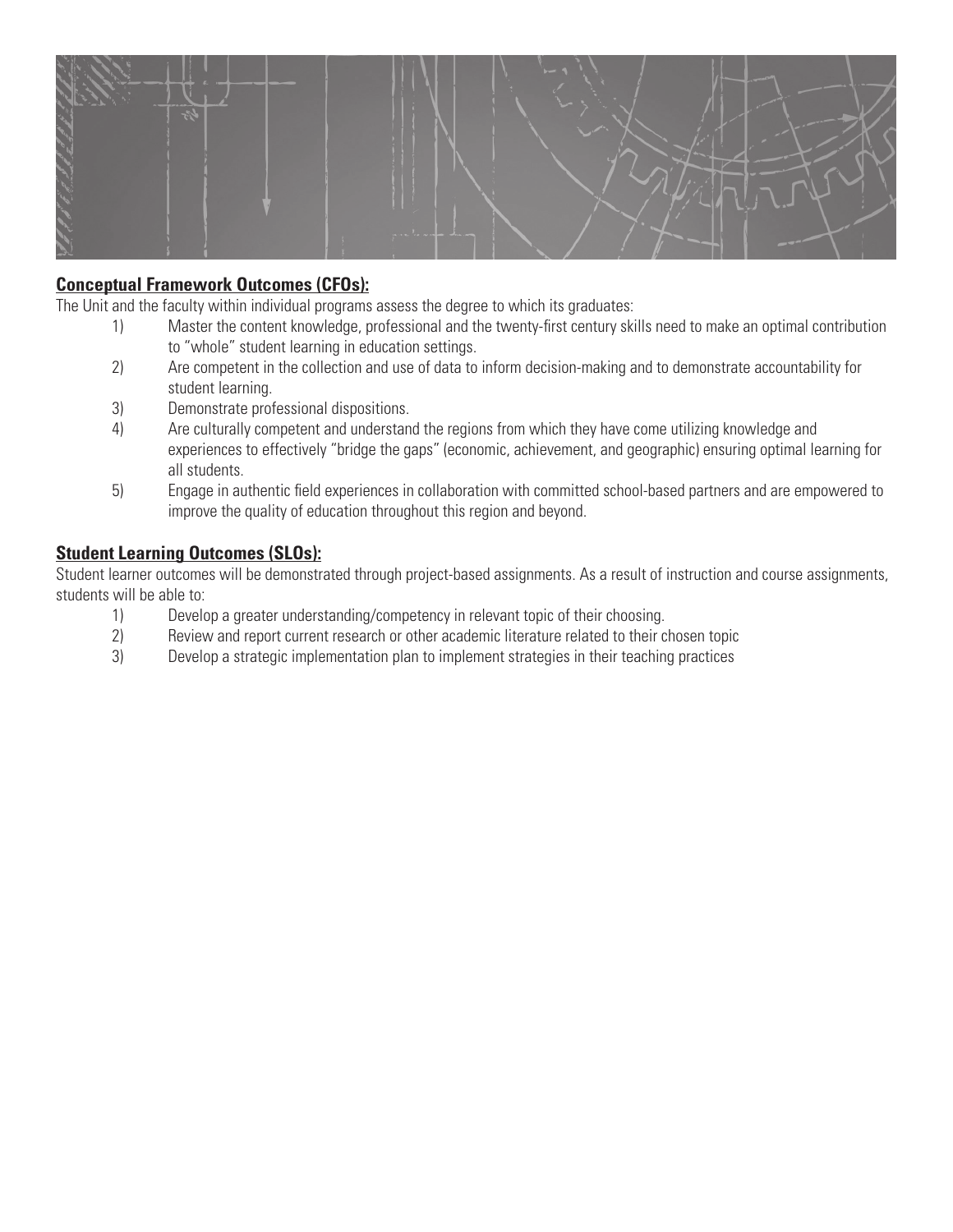

#### **Course Evaluation:**

The students' course evaluation will be based upon points earned by completing assignments/projects detailed later in this syllabus. All assignments are to be turned in on time and in the stipulated format. Formatting expectations specific to each assignment will be explained in writing at the time assigned.

#### **Late Work Policy:**

- Assignments will have a specific due date and time; any work submitted after the due date/time will be considered late.
- Late work will be accepted for 24 hours following the due date/time. The work will be graded, but the grade for all late work will be reduced by 50%.
- Work submitted more than 24 hours past the due date/time will not be graded and will receive a grade of "0."

#### **Grading:**

Students' progress in the course will be assessed through a point system. All assignments will be assessed based on content and professionalism. Specific criteria will always be provided at the time of assignment.

#### **Grading Scale**:

| А  | $=$ | 358-400 points | $(90-100\%)$ |
|----|-----|----------------|--------------|
| B  | $=$ | 318-357 points | $(80-90\%)$  |
| C. | $=$ | 278-317 points | $(70-79%)$   |
| D  | $=$ | 238-277 points | $(60 - 69%)$ |
| E  | $=$ | 0-237 points   | $(0-59%)$    |

*Note - point totals include rounding; total available points for the course as well as the listed ranges for designated letter grades may vary if course assignments are adjusted*

**Academic Honesty:** All students at Morehead State University are required to abide by accepted standards of academic honesty. Academic honesty includes doing one's own work, giving credit for the work of others, and using resources appropriately. Guidelines for dealing with acts of academic dishonesty can be found in the academic catalog. **ADA Statement: Students with disabilities are entitled to academic accommodations and services to analysis**  support their access and safety. The Office for Disability Services in 109-J Enrollment Services Center coordinates reasonable accommodations for students with documented disabilities. Although a request may be made at any time, services are best applied when they are requested at or before the start of the semester. Please contact Disability Services at 606-783-5188 or e.day@moreheadstate.edu or visit their website at *www.moreheadstate.edu/disabilitv*

*\* As this course is presented online and there are no on-campus or classroom meetings, the Campus Safety and Classroom Environment statements have been omitted. These are available to students on request.*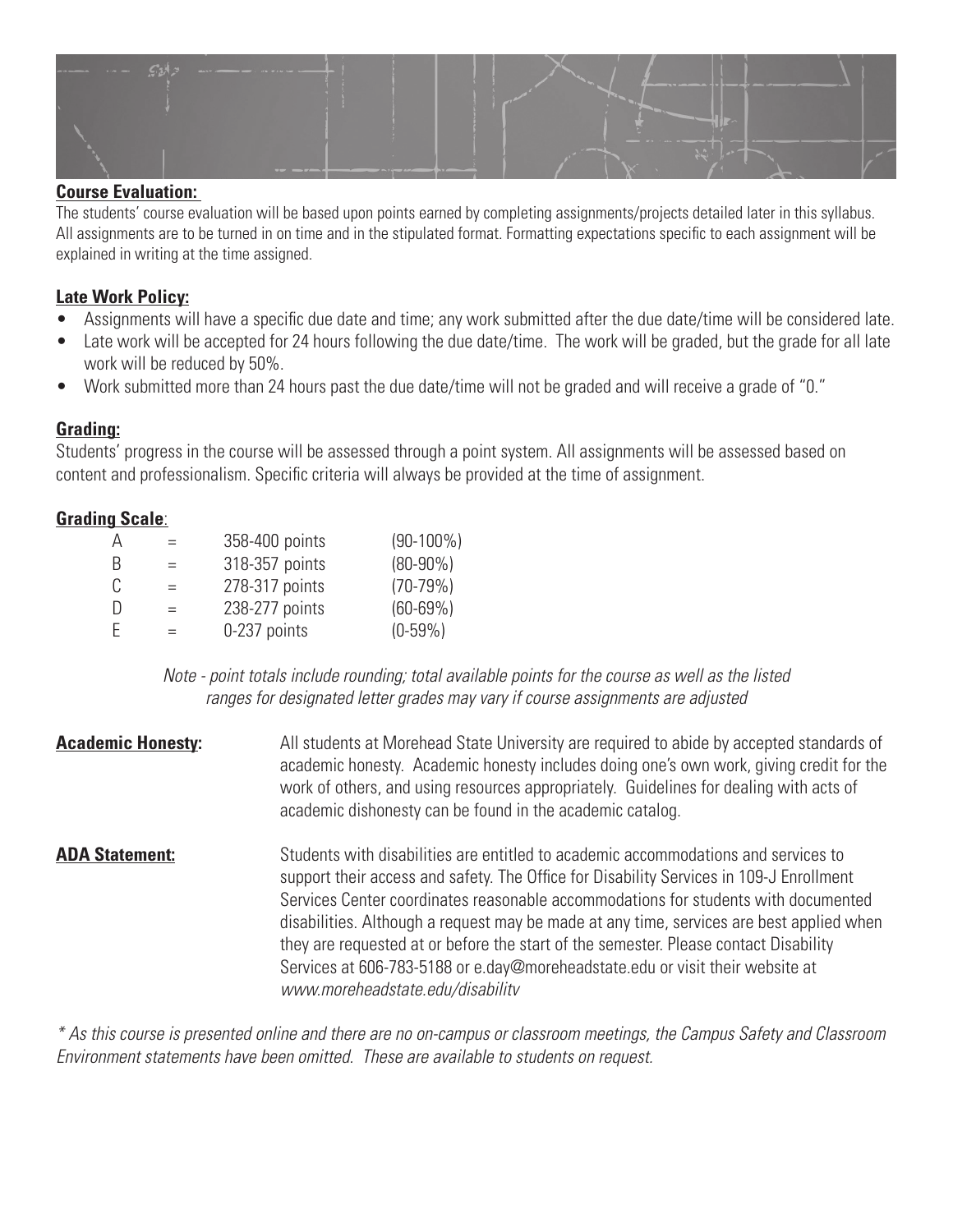

### **Assignment Descriptions and Due Dates:**

| <b>Assignment</b>                                              | <b>Description</b>                                                                                                                                                                                                                            |  |
|----------------------------------------------------------------|-----------------------------------------------------------------------------------------------------------------------------------------------------------------------------------------------------------------------------------------------|--|
| <b>Reference List</b><br>$(100$ points)                        | Students will "deep dive" on a topic of their choosing and will create an APA-formatted<br>reference list of materials that are related to (and that might inform) their chosen topic of<br>focus for this course. Due by 11:59pm on June 12. |  |
| <b>Annotated Bibliography</b><br>$(100 \text{ points})$        | Students will select the most relevant materials from their reference list and generate an<br>annotated bibliography. Due by 11:59pm on June 19.                                                                                              |  |
| <b>Literature Review</b><br>$(100 \text{ points})$             | Students will use their annotated bibliography to create a literature review of relevant<br>resource materials. Due by 11:59pm on June 26.                                                                                                    |  |
| <b>Strategic Implementation Plan</b><br>$(100 \text{ points})$ | Based on understanding gained through their review of related literature, students will<br>devise a strategic plan for incorporating ideas into their teaching/classroom. Due by<br>11:59pm on July 2                                         |  |